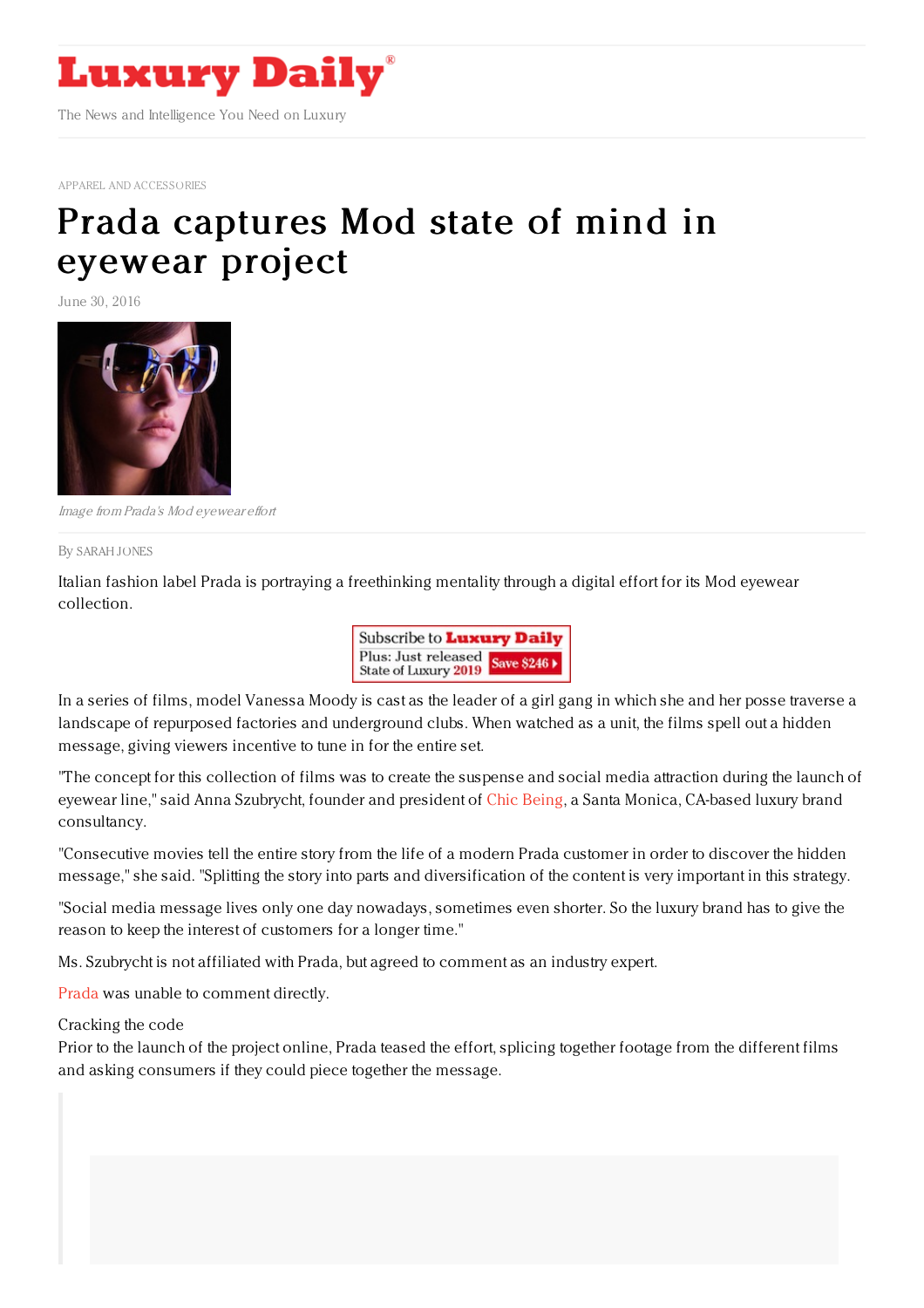Launching Today. Now You Can Unravel the Hidden Message in the Prada Mod film. Go to Prada.com [#pradaeyewear](https://www.instagram.com/p/BHNRX2zhT7g/) #pradamod

A video posted by Prada (@prada) on Jun 28, 2016 at 10:57am PDT

On a dedicated page of Prada's Web site, consumers can explore the videos in order, scrolling down to view the films paired with corresponding stills from the filming.

Prada was inspired by a quote from Alan Sillitoe, which reads, "Whatever people say I am, that is what I am not." The brand's interpretation, "Whatever they think I am, that is what I am not," is spread among eight scenes, with each containing one or more words from the statement.

Each film has a distinct feel and mood, established with lighting, setting and soundtrack.

Scene one sees Ms. Moody sans-sunglasses, staring up at a pale blue sky. After slipping on a pair of white frames, she and her group begin to walk down a sidewalk, eventually passing a graffitied "whatever."

In scene two, Ms. Moody is indoors. Seated on a bed, she spells out "they" in red lipstick before lying down.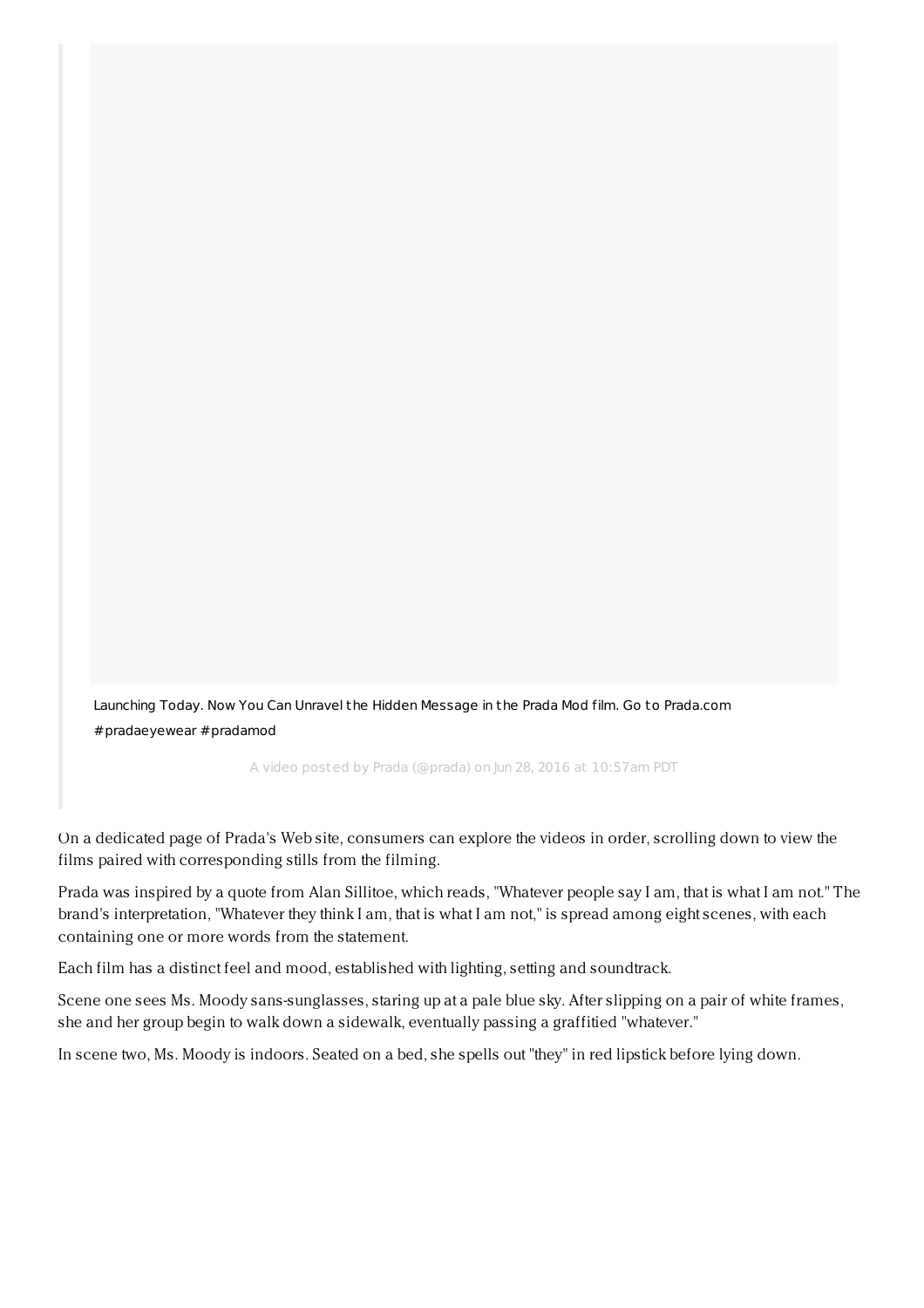

Screenshot of Prada's Mod eyewear project

Habanera from George Bizet's "Carmen" juxtaposed with the sound of an electric guitar sets the stage for scene three, in which Ms. Moody traipses across a wet floor in almost darkness. She nearly walks across a poster bearing the word "think."

Other messages are shared via a typed text message at a club, the lit sign on an elevator call button or in the variations in paint on the side of a building.



Screenshot of Prada's Mod eyewear project

In the final scene, Ms. Moody pauses before heading through a door, the panes of which bear the message "I am not."

Prada's Mod eyewear debuted on the catwalk during its spring/summer 2016 fashion show. Produced under a licensing deal with Luxottica, the Mod collection includes two sunglass styles and two eyeglass designs.

"Through the hidden message, Prada communicates that the new eyewear line is more than just a fashion statement," Ms. Szubrycht said. "It's a contemporary interpretation of this bold ideology from the late 50s focused on fashion, music and free spirit lifestyle.

"The message was inspired by Adam Silitoe's literary mantra 'Whatever People Say I Am, That's What I'm Not' but it was also used as the debut studio album of the English rock band Arctic Monkeys," she said.

## Fashion on film

Prada frequently flexes its filmmaking muscle to create high-concept efforts for its apparel and accessories.

Italian apparel and accessories house Prada explored the many sides of a woman's nature in its spring/summer 2015 advertising campaign videos.

Set against varied backgrounds and featuring a cast of three models, the campaign is split into three separate narratives, depicting confidence and control while at the same time a spirit of nonchalance. This varied approach will help Prada appeal to a wider range of women, as they identify with traits in one or more of the characters portrayed (see [story](https://www.luxurydaily.com/prada-muses-on-contradictions-in-overlapping-narrative-films/)).

Prada is not the only label to harness the power of film to convey something larger than fashion.

Fashion should not be treated as a series of products, but as the presentation of a lifestyle, according to an Armani executive.

At the Cond Nast International Luxury Conference 2016 Armani global communications director Claudio Cal spoke of how the brand has leveraged the power of cinema to elevate its brand beyond products. Fashion and cinema have had a dialogic relationship for decades, and by leveraging cinematic tools, fashion brands can give themselves and